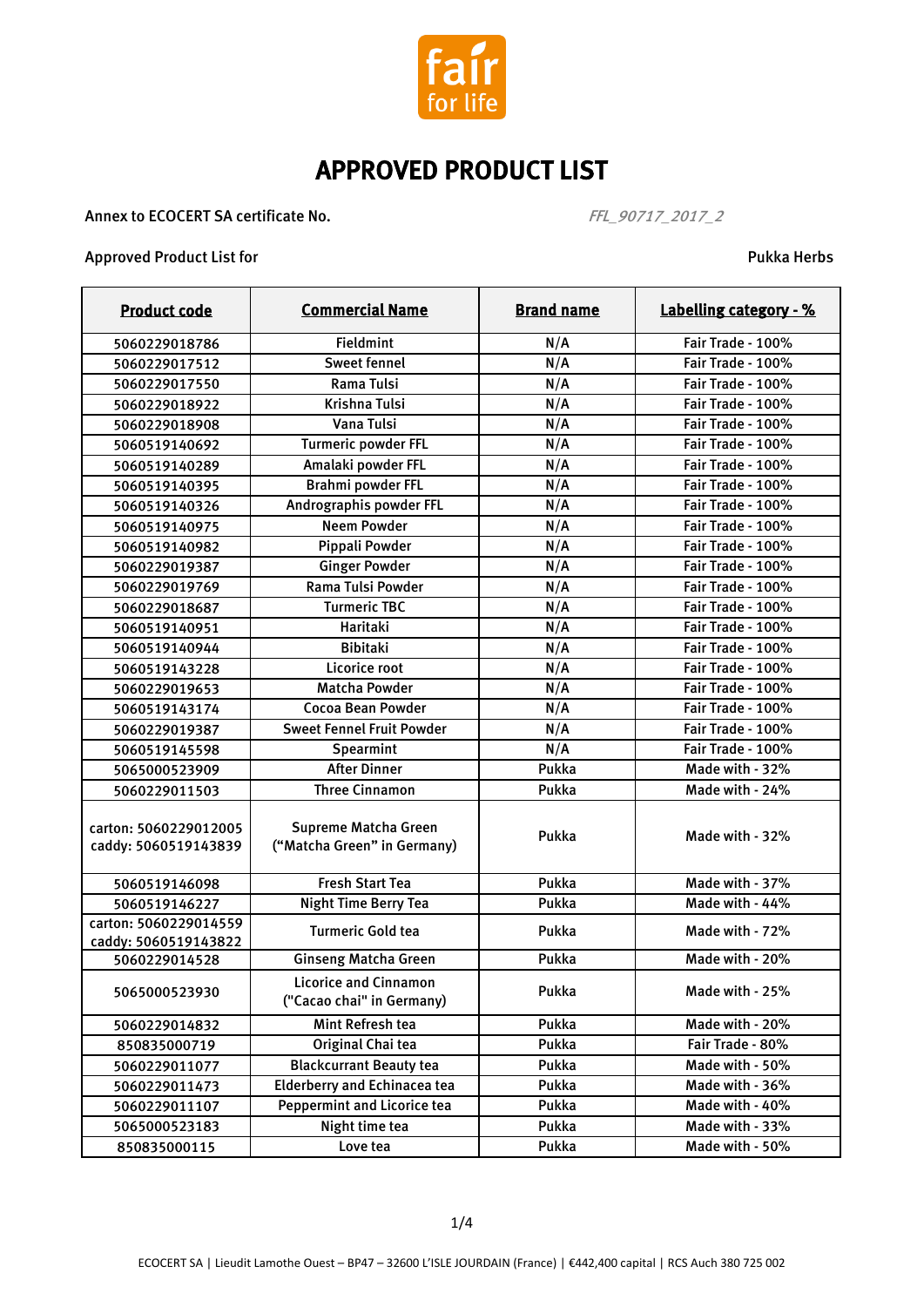

Annex to ECOCERT SA certificate No.  $FFL\_90717\_2017\_2$ 

#### Approved Product List for **Pukka Herbs** Approved Product List for

| <b>Product code</b>                            | <b>Commercial Name</b>                                                                            | <b>Brand name</b> | Labelling category - % |
|------------------------------------------------|---------------------------------------------------------------------------------------------------|-------------------|------------------------|
| 850835000498                                   | Cleanse tea                                                                                       | Pukka             | Made with - 69.5%      |
| 850835000030                                   | <b>Relax tea</b>                                                                                  | Pukka             | Made with - 40%        |
| 5060229012562                                  | <b>Three Chamomile Tea</b>                                                                        | Pukka             | Made with - 20%        |
| 5060229010049                                  | Three fennel tea                                                                                  | Pukka             | Made with - 50%        |
| 5065000523923                                  | Lemongrass & Ginger tea                                                                           | Pukka             | Made with - 64%        |
| 5065000523145                                  | <b>Three Ginger tea</b>                                                                           | Pukka             | Made with - 20%        |
| 5060229015068                                  | Motherkind pregnancy Tea                                                                          | Pukka             | Made with - 50%        |
| 5060229015075                                  | <b>Motherkind Baby Tea</b>                                                                        | Pukka             | Made with - 35%        |
| 5060229015044                                  | <b>Green Collection pack</b>                                                                      | Pukka             |                        |
| 5060229012173                                  | <b>Star Anise and Cinnamon tea</b>                                                                | Pukka             | Made with - 54%        |
| 5060229011046                                  | Wild apple & Cinnamon tea                                                                         | Pukka             | Made with - 36%        |
| 5060229017680                                  | <b>Wonder Berry Green</b>                                                                         | Pukka             | Made with - 44%        |
| 5060229012272                                  | <b>Womankind Tea</b>                                                                              | Pukka             | Made with - 26%        |
| 850835000726                                   | Vanilla Chai tea                                                                                  | Pukka             | Made with - 70%        |
| 5060229011534                                  | Lemon, Ginger and Manuka Honey<br>tea                                                             | Pukka             | Made with - 40%        |
| 5060229012241                                  | Chamomile, Vanilla and Manuka<br><b>Honey Tea</b>                                                 | Pukka             | Made with - 20%        |
| carton: 850835000016<br>caddy: 5060519143815   | <b>Revitalise Tea</b>                                                                             | Pukka             | Made with - 21%        |
| 5060519140753                                  | <b>Turmeric Active Tea</b>                                                                        | Pukka             | Made with - 51%        |
| 5060519140807                                  | Green Lean Matcha Tea                                                                             | Pukka             | Made with - 22%        |
| General: 850835000122<br>In GER: 5060519144102 | Detox tea<br>(called 'Pure' in Denmark; called<br>'detox your life' and 'feel new' in<br>Germany) | Pukka             | Made with - 31.5%      |
| 5060229014658                                  | <b>Turmeric Active Capsules</b>                                                                   | Pukka             | Made with - 28%        |
| 5060229011749                                  | <b>Triphala plus Capsules</b>                                                                     | Pukka             | Made with - 65%        |
| 5060519143259                                  | Majestetic Matcha Chai Latte                                                                      | Pukka             | Made with - 35%        |
| 5060519143266                                  | <b>Turmeric Gold Latte</b>                                                                        | Pukka             | Made with - 25.6%      |
| 5060519143242                                  | <b>Ginger Joy Latte</b>                                                                           | Pukka             | Made with - 20%        |
| 5060229010056                                  | <b>Tulsi Clarity Tea</b><br>(tulsi klarheit)                                                      | Pukka             | Fair Trade - 100%      |
| 5060229013637                                  | <b>Andrographis Capsules</b>                                                                      | Pukka             | Fair Trade - 100%      |
| 5060229011855                                  | <b>Wholistic Turmeric Capsules</b>                                                                | Pukka             | Made with - 52%        |
| 850835000498                                   | Day to night Collection                                                                           | Pukka             |                        |
| 5060229012043                                  | <b>Three Licorice tea</b>                                                                         | Pukka             | Fair Trade - 100%      |
| 5060229012371                                  | <b>Herbal Collection</b>                                                                          | Pukka             |                        |
| 5060519144102                                  | <b>Feel New Tea</b>                                                                               | Pukka             | Made with - 34.5%      |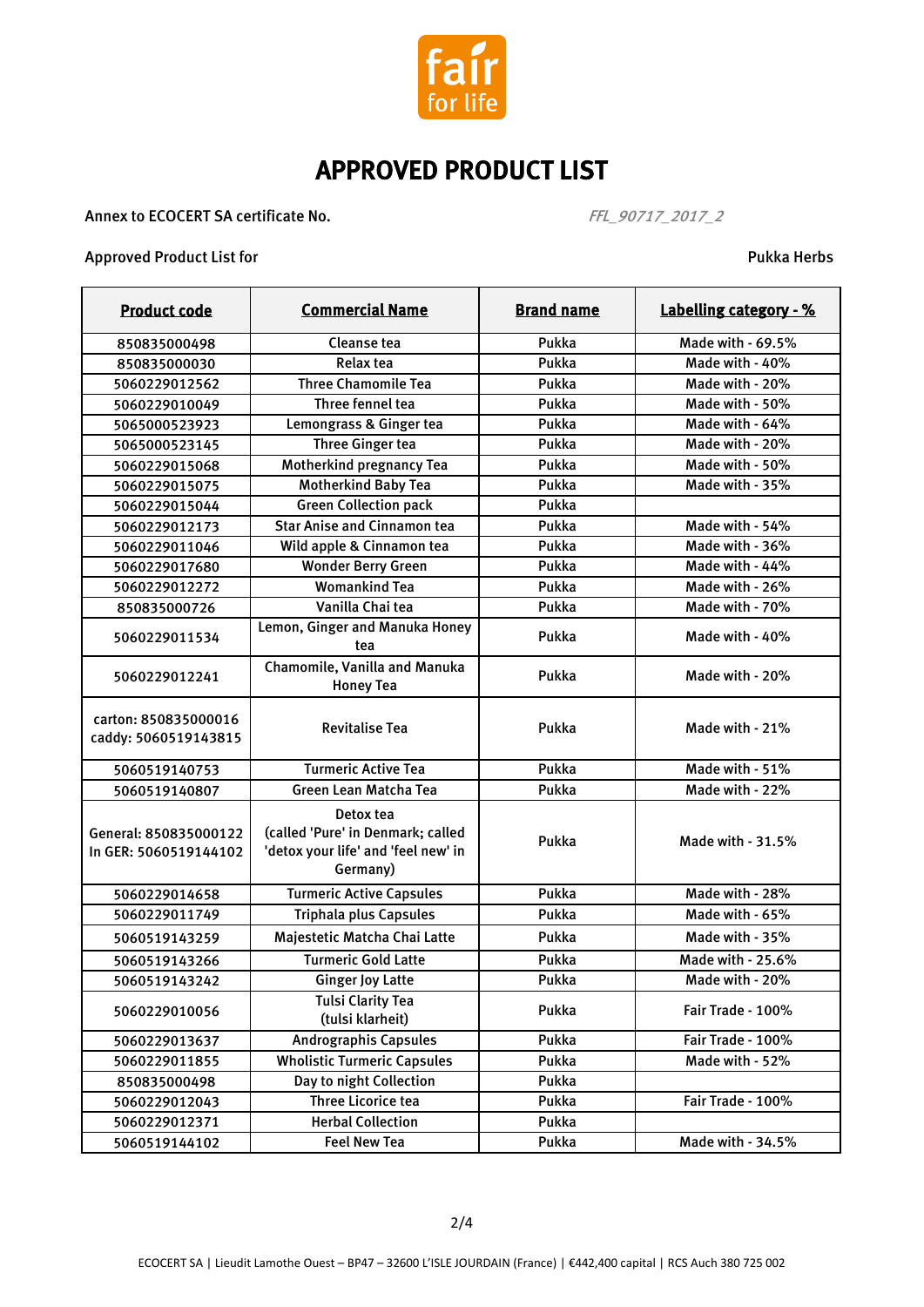

#### Annex to ECOCERT SA certificate No.  $FFL\_90717\_2017\_2$

#### Approved Product List for Pukka Herbs

| <b>Product code</b>                                                                | <b>Commercial Name</b>                                                            | <b>Brand name</b> | Labelling category - % |
|------------------------------------------------------------------------------------|-----------------------------------------------------------------------------------|-------------------|------------------------|
| 5060229011855                                                                      | <b>Wholistic Turmeric Capsules</b><br>(Kurkuma Wholistic in Germany)              | Pukka             | Made with - 51%        |
| 5060229014962                                                                      | <b>Wholistic Turmeric Capsules</b><br>(Kurkuma Wholistic in Germany)              | Pukka             | Made with - 51%        |
| 5060229014689                                                                      | <b>After Dinner Capsules</b>                                                      | Pukka             | Made with - 40%        |
| 30850835000123                                                                     | Detox (USA)                                                                       | Pukka             | Made with - 34.5%      |
| 5060229018229                                                                      | <b>Turmeric Brainwave Capsules</b>                                                | Pukka             | Made with - 45%        |
| 5065000523572                                                                      | Original Chai tea                                                                 | Pukka             | Fair Trade - 90%       |
| 45060229014465                                                                     | Mint Matcha Green tea                                                             | Pukka             | Fair Trade - 80%       |
| 5065000523435                                                                      | <b>Three Mint tea</b>                                                             | Pukka             | Made with - 39%        |
| 5060229014658                                                                      | <b>Turmeric Active Capsules</b>                                                   | Pukka             | Made with - 28%        |
| 45060519145206                                                                     | <b>Selection Box (German)</b>                                                     | Pukka             |                        |
| 60813026020622                                                                     | Day to night Collection (US)                                                      | Pukka             |                        |
| 5060229012371                                                                      | <b>Herbal Collection UK and</b><br><b>Herbal Collection (Pent)</b>                | Pukka             |                        |
| 813026020491                                                                       | <b>Herbal Collection US</b>                                                       | Pukka             |                        |
| 813026020736                                                                       | <b>Turmeric Glow latte (US)</b>                                                   | Pukka             | Made with - 25.7%      |
| 45060519145466                                                                     | <b>Peace Tea</b>                                                                  | Pukka             | Made with - 46%        |
| 45060519145435                                                                     | <b>Night Time latte</b>                                                           | Pukka             | Made with - 20%        |
| 5060519140050                                                                      | <b>Advent Calendar</b>                                                            | Pukka             |                        |
| 40813026020772                                                                     | <b>Selection Box (USA)</b>                                                        | Pukka             |                        |
| 45060229014434                                                                     | Clean Matcha Green Tea                                                            | PUkka             | Made with - 72%        |
| 5060229011480                                                                      | <b>Elderberry and Echinacea tea</b>                                               | PUkka             | Made with - 38%        |
| 45060229015042 (UK)<br>and 5060229015044<br>(pent)                                 | Green Collection pack (UK) and<br><b>Green Collection (Pent)</b>                  | Pukka             |                        |
| 5060519144102                                                                      | <b>Feel New Tea</b>                                                               | Pukka             | Made with - 44.5%      |
| 5060519143730                                                                      | Day to Night Collection (Pent)                                                    | Pukka             |                        |
| 5060229011565                                                                      | <b>Elegant English Breakfast</b><br>("Beautiful English breakfast" in<br>Germany) | Pukka             | Fair Trade - 100%      |
| 5060229011589                                                                      | <b>Gorgeous Earl Grey</b><br>("Elegant Earl Grey" in Germany)                     | Pukka             | Fair Trade - 88%       |
| 5060229018229                                                                      | <b>Turmeric Brainwave Capsules</b>                                                | Pukka             | Made with - 55%        |
| 5060229014689                                                                      | <b>After Dinner Capsules</b>                                                      | Pukka             | Made with - 50%        |
| 5060229011749                                                                      | <b>Triphala Plus Capsules</b>                                                     | Pukka             | Made with - 27%        |
| 5060229014641                                                                      | Turmeric Lifekind 45+ Capsules                                                    | Pukka             | Made with - 27.5%      |
| UK: 5060519146809<br>GER: 5060519146630<br>PENT: 5060519146724<br>US: 813026020989 | <b>Relax Selection Box</b>                                                        | Pukka             |                        |